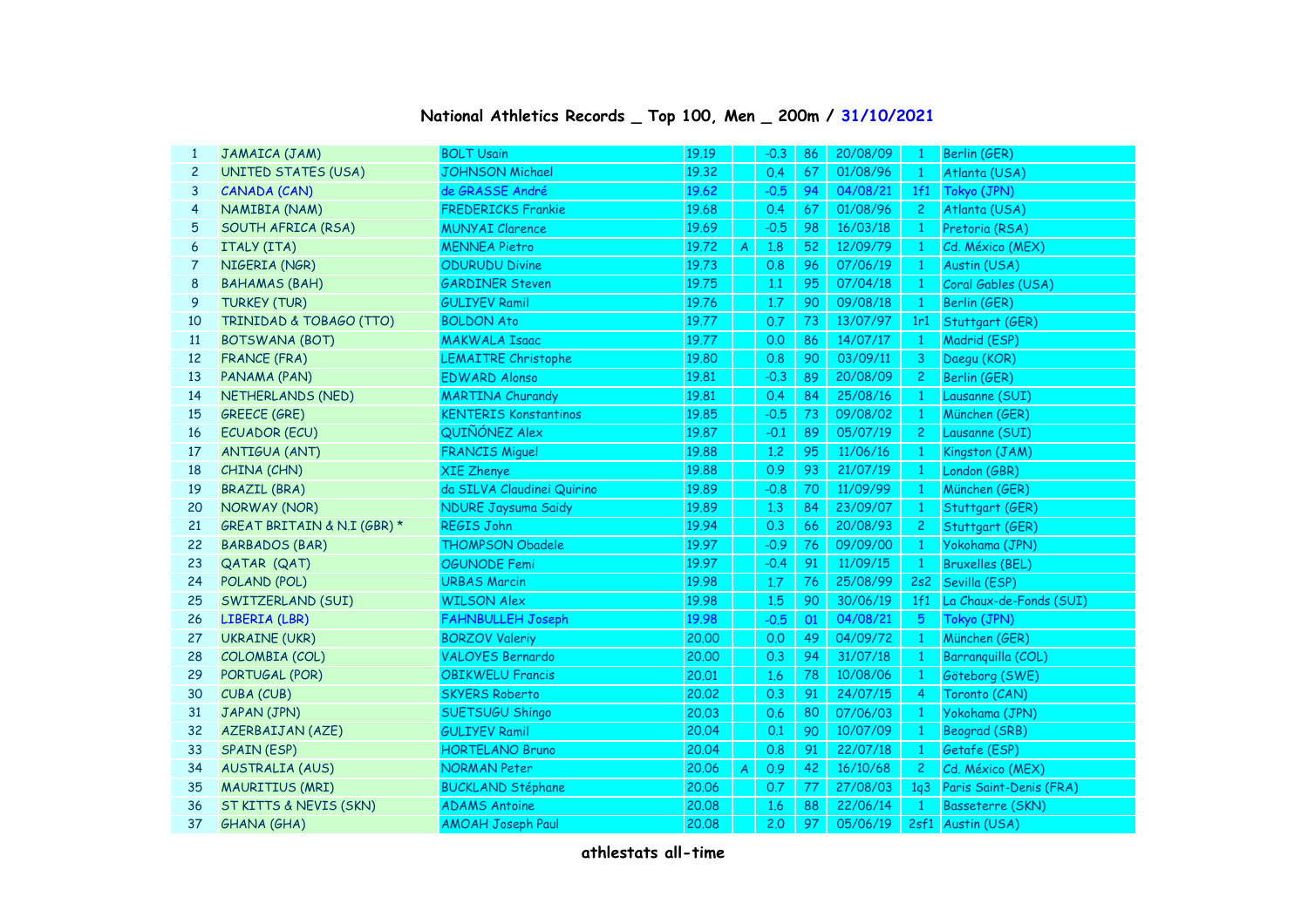| 38 | HUNGARY (HUN)                   | <b>KOVACS Attila</b>            | 20.11 |                  | 0.7    | 60              | 21/08/87 | $\mathbf{1}$            | Miskolc (HUN)             |
|----|---------------------------------|---------------------------------|-------|------------------|--------|-----------------|----------|-------------------------|---------------------------|
| 39 | ZIMBABWE (ZIM)                  | <b>DZINGAI Brian</b>            | 20.12 |                  | 1.9    | 81              | 10/06/04 | 2h1                     | Austin (USA)              |
| 40 | GUYANA (GUY)                    | <b>GILKES James</b>             | 20.14 |                  | 1.8    | 52 <sub>2</sub> | 12/09/78 | $\mathbf{1}$            | Ingelheim (GER)           |
| 41 | <b>KENYA (KEN)</b>              | <b>NKANATA Carvin</b>           | 20.14 |                  | 1.9    | 91              | 18/04/15 | 1r1                     | Clermont (USA)            |
| 42 | CHILE (CHI)                     | <b>KEITEL Sebastian</b>         | 20.15 |                  | 0.4    | 73              | 17/05/98 | $\mathbf{1}$            | Santiago de Chile (CHI)   |
| 43 | ANGUILLA (AIA)                  | <b>HUGHES Zharnel</b>           | 20.15 |                  | 0.0    | 95              | 16/05/15 | $\mathbf{2}$            | Georgetown (CAY)          |
| 44 | SUDAN (SUD)                     | <b>ALI Ahmed</b>                | 20.16 |                  | 2.0    | 93              | 01/04/16 | 1r1                     | Gainesville (USA)         |
| 45 | ZAMBIA (ZAM)                    | <b>SIAME</b> Sydney             | 20.16 |                  | 1.5    | 97              | 30/06/19 | 2f1                     | La Chaux-de-Fonds (SUI)   |
| 46 | <b>MEXICO (MEX)</b>             | <b>HERRERA José Carlos</b>      | 20.17 |                  | 0.9    | 86              | 16/04/16 | 1r <sub>2</sub>         | Norwalk (USA)             |
| 47 | <b>DOMINICAN REP. (DOM)</b>     | <b>MARTÍNEZ Yancarlos</b>       | 20.17 |                  | $-0.4$ | 92              | 03/08/21 | 2h6                     | Tokyo (JPN)               |
| 48 | <b>BELGIUM (BEL)</b>            | <b>STEVENS Patrick</b>          | 20.19 |                  | 0.7    | 68              | 05/06/96 | $\mathbf{2}$            | Roma (ITA)                |
| 49 | <b>BAHRAIN (BRN)</b>            | <b>YAQOOB Salem Eid Mohamed</b> | 20.19 |                  | 0.3    | 96              | 16/08/16 | 1h3                     | Río de Janeiro (BRA)      |
| 50 | <b>BULGARIA (BUL)</b>           | <b>ANTONOV Nikolay</b>          | 20,20 |                  | 0.8    | 68              | 26/08/91 | 2q3                     | Tokyo (JPN)               |
| 51 | <b>GERMANY (GER)</b>            | <b>UNGER Tobias</b>             | 20,20 |                  | 0.7    | 79              | 03/07/05 | $\mathbf{1}$            | Bochum-Wattenscheid (GER) |
| 52 | COSTA RICA (CRC)                | <b>BRENES Nery</b>              | 20,20 |                  | 0.2    | 85              | 16/08/16 | 1h7                     | Río de Janeiro (BRA)      |
| 53 | <b>SENEGAL (SEN)</b>            | <b>LOUM Omar</b>                | 20,21 | A                | 0.8    | 73              | 01/07/00 | $\overline{\mathbf{3}}$ | Cd. México (MEX)          |
| 54 | SWAZILAND (SWZ)                 | <b>MATSENJWA Sibusiso</b>       | 20,22 |                  | 0.2    | 88              | 03/08/21 | 5sf3                    | Tokyo (JPN)               |
| 55 | <b>RUSSIA (RUS)</b>             | <b>KRYLOV Vladimir</b>          | 20,23 |                  | $-0.4$ | 64              | 03/09/87 | 5                       | Roma (ITA)                |
| 56 | <b>CHINESE TAIPEI (TPE)</b>     | <b>YANG Chun-Han</b>            | 20,23 |                  | 0.7    | 97              | 29/08/18 | $\overline{c}$          | Jakarta (INA)             |
| 57 | <b>IVORY COAST (CIV)</b>        | CISSÉ Arthur Gue                | 20.23 |                  | 0.9    | 96              | 25/09/20 | $\mathbf{1}$            | Doha (QAT)                |
| 58 | <b>SLOVAK REPUBLIC (SVK)</b>    | <b>VOLKO Ján</b>                | 20,24 |                  | 1.6    | 96              | 08/07/18 | $\mathbf{1}$            | Trnava (SVK)              |
| 59 | <b>TURKS &amp; CAICOS (TKS)</b> | <b>WILLIAMS Delano</b>          | 20,27 |                  | 0.9    | 93              | 16/03/13 | $\mathbf{1}$            | Kingston (JAM)            |
| 60 | <b>MONTSERRAT (MNT)</b>         | <b>MORRIS Julius</b>            | 20,28 | A                | 0.7    | 94              | 14/05/17 | $\mathbf{1}$            | El Paso (USA)             |
| 61 | BERMUDA (BER)                   | <b>DOUGLAS Troy</b>             | 20.30 |                  | 1.2    | 62              | 22/08/97 | 3                       | <b>Bruxelles (BEL)</b>    |
| 62 | BRIT. VIRGIN ISL. (IVB)         | <b>CRABBE</b> Dion              | 20.30 |                  | 1.5    | 77              | 12/05/02 | $\overline{2}$          | Starkville (USA)          |
| 63 | <b>IRELAND (IRL)</b>            | <b>HESSION Paul</b>             | 20,30 |                  | 0.1    | 83              | 21/07/07 | $\mathbf{1}$            | Dublin (IRL)              |
| 64 | SWEDEN (SWE)                    | <b>WISSMAN Johan</b>            | 20.30 |                  | 1.3    | 82              | 23/09/07 | $\overline{4}$          | Stuttgart (GER)           |
| 65 | <b>CAMEROON (CMR) =</b>         | <b>BATANGDON Joseph</b>         | 20,31 | $\overline{A}$   | 0.8    | 78              | 17/09/99 | 1h1                     | Johannesburg (RSA)        |
| 66 | DOMINICA (DMA)                  | <b>LLOYD Chris</b>              | 20.31 |                  | 1.6    | 80              | 03/05/08 | 1r1                     | Houston (USA)             |
| 67 | <b>WESTERN SAMOA (SAM)</b>      | <b>DODSON Jeremy</b>            | 20,31 |                  | $-0.4$ | 87              | 25/08/15 | 5h <sub>5</sub>         | Beijing (CHN)             |
| 68 | <b>KAZAKHSTAN (KAZ)</b>         | <b>MURAVYEV Vladimir</b>        | 20.34 |                  | $-1,2$ | 59              | 18/08/84 | $\mathbf{1}$            | Moskva (RUS)              |
| 69 | EGYPT (EGY)                     | SEOUD Amr Ibrahim Mostafa       | 20.36 | $\overline{A}$   | 1.3    | 86              | 01/08/10 | $\mathbf{1}$            | Nairobi (KEN)             |
| 70 | LESOTHO (LES)                   | <b>LEHATA Mosito</b>            | 20.36 |                  | 0.5    | 89              | 31/07/14 | $\overline{4}$          | Glasgow (GBR)             |
| 71 | ARGENTINA (ARG)                 | <b>GATS Carlos Alberto</b>      | 20,37 |                  | 0.7    | 69              | 18/07/98 | $\overline{c}$          | Lisboa (POR)              |
| 72 | CYPRUS (CYP)                    | <b>KATSANTONIS Prodromos</b>    | 20.37 |                  | 1.9    | 75              | 19/07/98 | $\mathbf{1}$            | Athína (GRE)              |
| 73 | <b>NEW ZEALAND (NZL)</b>        | <b>MILLAR Joseph</b>            | 20.37 |                  | 0.1    | 92              | 19/03/17 | $\mathbf{1}$            | Hamilton (NZL)            |
| 74 | <b>UGANDA (UGA)</b>             | <b>OROGOT Tarsis</b>            | 20.37 | $\boldsymbol{A}$ | 1.3    | 02              | 20/08/21 |                         | 2sf1 Nairobi (KEN)        |
| 75 | SAUDI ARABIA (KSA)              | <b>ALSUBAIE Fahhad Mohammed</b> | 20.39 |                  | 1.4    | 94              | 25/08/19 | $\mathbf{1}$            | Tashkent (UZB)            |
| 76 | DEMOC. REP. OF CONGO (COD)      | <b>KIKAYA Gary</b>              | 20,40 |                  | 0.2    | 78              | 12/06/06 | 1r1                     | Karlskrona (SWE)          |
| 77 | <b>HONDURAS (HON)</b>           | PALACIOS Rolando                | 20.40 | A                | $-0.9$ | 87              | 20/07/08 | $\overline{2}$          | Toluca (MEX)              |